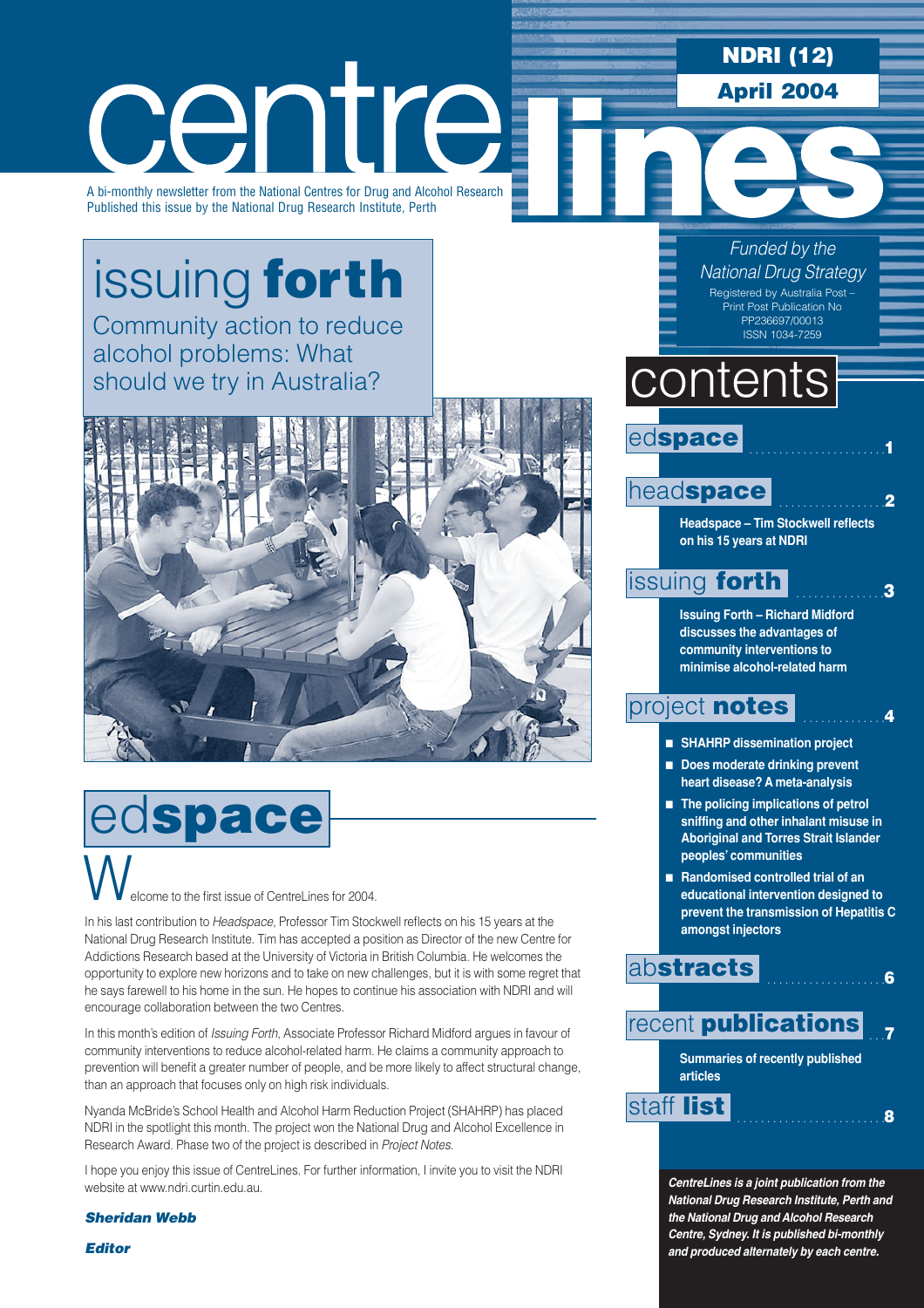# <span id="page-1-0"></span>centre lines

# head**space**

# Reflections on 15 years in the sun

s this is my last contribution to<br>Headspace, I hope I will be for<br>using it to indulge in some rem Headspace, I hope I will be forgiven for using it to indulge in some reminiscences and for expressing my gratitude for the great opportunities I've had living and working in Australia. If you want to learn anything about the prevention of alcohol and other drug problems, however, please turn immediately to Richard Midford's *Issuing Forth* on community interventions and read no further!

The reason for my departure is still a mystery to all those who know how perfect Perth is and what great a place NDRI is to work. I can think of no serious difficulty or problem with either and will miss my friends and colleagues a great deal in the months ahead. The reasons for going are more to do with feeling it is the right time for a fresh set of challenges and a new environment – for me and my family. I have recently accepted a new position as Director of the new Centre for Addictions Research of British Columbia based at the University of Victoria. The University is located on Vancouver Island but the Centre will have collaborating bases at three other BC universities. The Centre is supported by a generous endowment to the University of Victoria from the BC Addictions Foundation and will focus at a population health level on prevention, treatment and policy responses to problems arising from substance use. I will be maintaining some of my present research interests and am hoping very much to keep in touch with Australian colleagues at NDRI and elsewhere.

The first person I want to thank for the opportunities and experiences I have had in Australia is my predecessor David Hawks. David rescued me from the UK's National Health Service in 1988 to work at what was then the National Centre for Research into the Prevention of Drug Abuse (NCRPDA – now NDRI). I was bowled over almost as much by the absence of rain as the sense of the possibility of having an influence on drug and alcohol policy. I was so impressed with the fact that David actually knew politicians and had even talked to Bob Hawke about drug policy. David inspired the belief that it was possible to make a difference. I had also read some Australian alcohol policy research and was impressed with examples such as those provided by Ian Smith's evaluations of state by state experiments in the liberalisation of alcohol's availability e.g. the increase in road deaths when the drinking age was lowered and increases in road accidents when the trading hours of pubs were increased (e.g. Smith, 1988). The strange

concept of a federal political system appealed to the researcher in me. I relished the prospect of evaluating 'natural experiments' in policy. Examples abounded of astoundingly good policy experiments in Australia (e.g. the thiamine fortification of flour, random breath-testing, tax incentives for reduced strength beers) though a few that are depressingly bad have followed. I have always felt that both provide an opportunity for researchers to add to our store of knowledge of what works and also what fails. Since those early days we have seen proposals for a trial of prescribed heroin come and (sadly) go, different models of cannabis control introduced and evaluated and experiments in the hypothecation of tobacco and alcohol taxes such as the statebased health promotion foundations (in WA and Victoria), the Living With Alcohol program in NT and, more recently, the Alcohol Education and Rehabilitation Foundation. One policy development which would be top of my list of 'greatest policy disasters' was the loss of the powers of the states and territories to raise taxes on alcohol and tobacco as a result of a 1997 High Court decision. Although a sound national policy has since been introduced for tobacco there has been only limited progress with a national alcohol taxation system that takes account of public health and safety issues. The recent reforms of alcohol excise taxes to (i) give greater incentives for consumption of lower strength beer and (ii) increase the tax on once absurdly cheap alcoholic soft drinks, however, represent advances in public health policy. Absurdly cheap bulk wines remain that are favoured by many high risk drinkers and attract hardly any tax (Stockwell and Crosbie, 2000).

Early on in my time at NCRPDA I was amazed to see the recommendations of a small \$4,000 project lead to the proposal to introduce standard drink labelling being accepted by a peak government drug policy committee. The ensuing 6 years it took to implement was a case study for me in the ways in which partnerships in public health advocacy are essential if mere research evidence is to have any policy impact (see Stockwell and Single, 1997). Since then I have had a few other wins (and losses) on other alcohol policy issues in the areas of liquor licensing and taxation, each of which required partnerships with other individuals and organisations for success.

There have been wonderful opportunities in recent years for participating in drug policy debates. Memories of participating in the Drug Summits in NSW, WA and SA and, in particular, in the NSW Alcohol Summit will always stay with me – as will memories of being

heckled at the latter while attempting to present some of the arguments for a public health approach during a late night sitting in the historic NSW Parliament House. I am also hugely grateful for the opportunity to have worked on national policy committees and to learn from such luminaries as Charles Watson, Margaret Hamilton, Alex Wodak, David Crosbie, Ann Roche, Ian Webster and many others. Australia has been an exciting and friendly place to engage in debate and research on drug policy.

There are too many other good experiences to recall and colleagues to thank than there is room for here. It has been a huge privilege to have served as Director of the National Drug Research Institute for the last 8 years, to have been served so loyally by an excellent administrative staff and challenged by an incredibly able and goodwilled academic staff. Last, and certainly not least, I would like to thank our funders! Individuals such as Sue Kerr and now Jenny Hefford and her staff at the Australian Government Department of Health and Ageing have really nurtured NDRI and the other national drug research centres. I know I leave NDRI in a strong situation in terms of the quality of the staff, the funding and the facilities provided by our host University.

Thank you all and very best wishes for the years ahead.

#### *Tim Stockwell*

### **References**

- 1. **Smith, D.I.** (1988). Effect on traffic accidents of introducing Sunday alcohol sales in Brisbane, Australia. *International Journal of the Addictions,* 23, (10), 1091-1099.
- 2. **Stockwell, T. and Crosbie, D.** (2000). Supply and demand for alcohol in Australia: relationships between industry structures, regulation and the marketplace. *International Journal of Drug Policy*, 12, (2), 139-152.
- 3. **Stockwell, T. and Single, E.** (1997). Standard unit labelling on alcohol containers. In: Plant, M., Single, E. and Stockwell, T. (Eds.) *Alcohol: Minimising the Harm.* Freedom Association Press Ltd, London.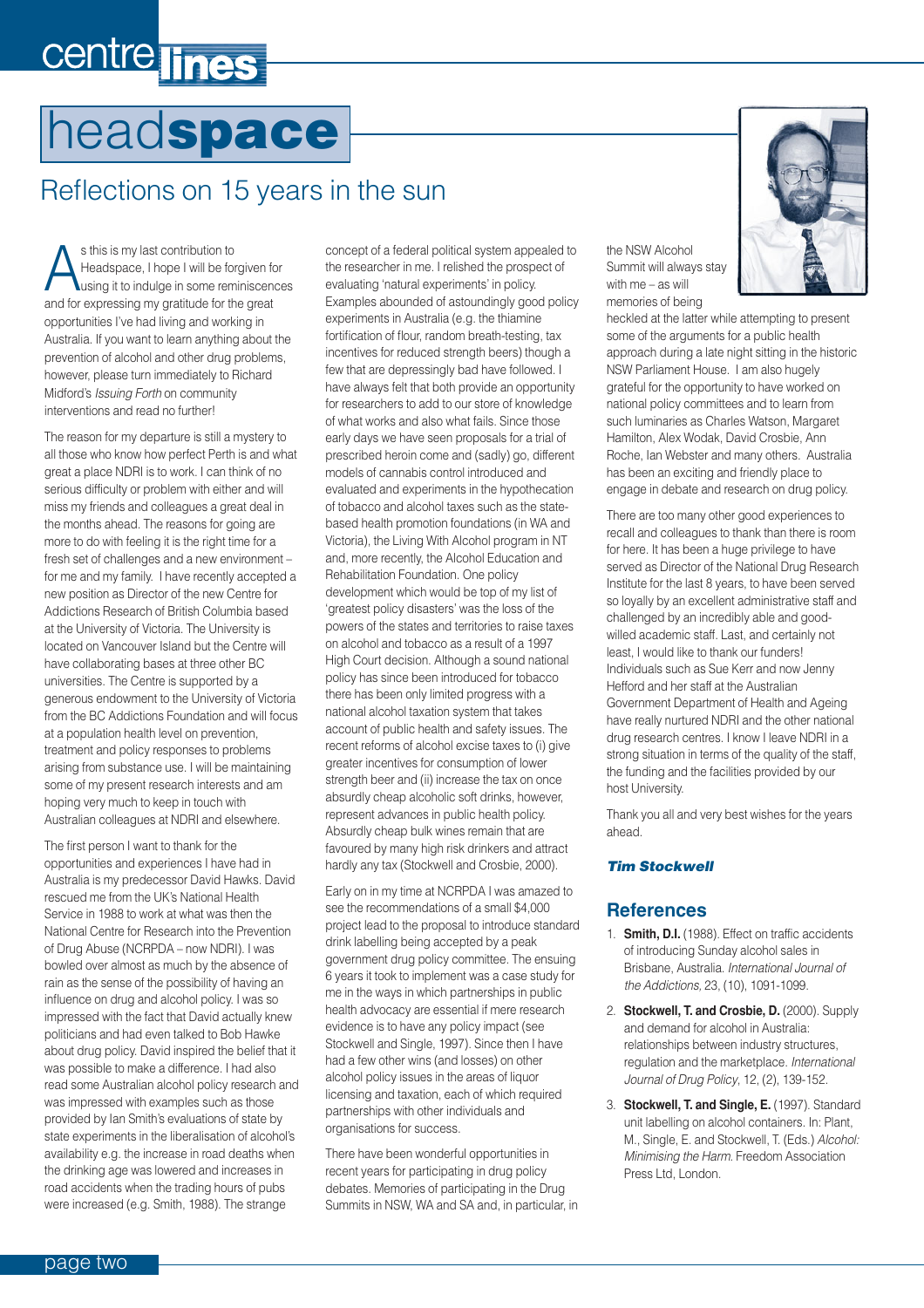## <span id="page-2-0"></span>Community action to reduce alcohol problems: What should we try in Australia?

**Community action against alcohol and its**<br>
attendant problems is not a new<br>
phenomenon. The American temperance<br>
movement areas during the exity 10th early 10th attendant problems is not a new movement arose during the early 19th century as a community based effort to make people aware of the threat that alcohol posed at home and at work (Holder, 1992). However, as the movement became more powerful it became more prohibitionist and less focused on individual communities. Its political influence culminated in the 1920 enactment of national prohibition. Yet, 13 years later 'the noble experiment' was seen as a failure because of the increase in crime associated with supply of illicit alcohol and prohibition was repealed. In the wake of this failure the Alcoholics Anonymous movement arose in America and received strong support from the medical profession (Bishop and Pittman, 1994). Individual disease and addiction came to be seen as the root of the problem rather than the substance and accordingly treatment became the response of choice.

Within this paradigm, community prevention meant early identification of 'alcoholics' and provision of resources to increase availability of treatment and social support (Holder, 1992). Modern concepts of community action as prevention really arose in the early 1970s when there was an emerging appreciation of the role alcohol played in a broad range of health and social problems. This shift in emphasis from individual medical disorder to a view that acknowledged the social determinants of alcohol and other drug problems has been important in recognising the role of the community in both producing and responding to these problems. The community produces particular alcohol problems because of the way community life is organised and the community is an appropriate setting for preventing alcohol problems, because it is here that these problems are personally experienced.

The legitimacy of focusing on the population as a whole, rather than on high risk individuals, was established at this time through the work of Rose (1981, 1985) and Kreitman (1986). Rose argued very convincingly that while prevention, which concentrates on high risk individuals, leads to intervention appropriate for those individuals, its ability to reduce the burden of disease at the community level is small. Conversely, a population or community approach offers little to high risk individuals, but provides substantial aggregate benefit because so many individuals are affected. Rose (1981) talked about this as the 'Prevention Paradox'. Kreitman (1986) explored this paradox in relation to alcohol use and found that contrary to conventional wisdom the majority of alcohol problems were caused by moderate drinkers, rather than heavy dependent users, because they comprised such a large proportion of the drinking population. Subsequent research by Stockwell et al (1996) and Gmel et al (2001) has identified binge

drinkers within this moderate consumption group as causing the most problems. This suggests the need for more targeted responses, but the same basic premise of Kreitman's findings remain: drinkers not considered problematic in traditional terms are in reality causing most problems.

Giesbrecht and Pederson (1992) point out that in Western societies there is pressure to cast alcohol use as a problem for the individual drinker, because cultural notions of autonomy and choice support individually oriented solutions to social problems. This makes it difficult to take an ecological approach to prevention and involve the community in controlling drinking. However, McGavran (1963) and Kreitman (1986) represent a substantial body of public health opinion in claiming that public health problems generally, and alcohol problems in particular, are unlikely to be controlled by early diagnosis and treatment of high risk individuals.

*We must face the fact that the health of individuals is dependent upon the health of communities – communities as entities, not as mere aggregates of individuals.*

(McGavran, 1963: p 59)

Rose (1985) pointed out there are powerful advantages to population level prevention. It attempts to remove or modify the underlying cause of the problem. It has considerable potential for change because of the large numbers involved. Once behavioural change has been achieved it is likely to be self sustaining because a new community norm has been established. In addition, such change can be initiated centrally by government decision. Polio vaccination, for example, was a public health prevention program mandated by state authority. In the alcohol area the state has exercised uniform preventative control through alcohol monopolies, regulation of trading hours and even total prohibition. However, Casswell (2000) suggested that there has been a move to less state control in western countries over recent decades and more influence of consumer forces. This has made it increasingly difficult to deal with population level alcohol problems by altering state policies and regulations. In this new environment of reduced state involvement, the community emerges as the natural vehicle for taking action against these problems.

Importantly, the community has to be involved in decision-making, rather than just being the site for prevention initiatives. Prochaska and DiClemente (1986) identified the importance of readiness to change in individuals with alcohol and other drug problems and the same is likely to apply to communities: if a community does not consider it has an alcohol problem there is unlikely to be any commitment to prevention. Thompson and Kine (1999) stress the 'principle of ownership' in change, which means that effective and lasting change is most likely to occur when the people

who are affected are part of the change process. The complexity of how a

community functions also has to be taken into consideration and harnessed. Here the system perspective, offered by Holder and his colleagues ( Holder, 1992; Holder and Wallack, 1986), is a useful heuristic. This views the community as a complex and enduring system of interacting components such as health services, workplaces, volunteer groups, recreational facilities etc. The system is held together by some degree of community co-operation and consensus on common goals, norms and values. The system provides the context for all activities, including individual drinking behaviour and produces certain outputs including alcohol problems. If, because of bureaucratic boundaries prevention is only initiated in one community component, such as health, it is less likely to impact on other relevant components, such as the political, legal, educational, media and recreational. Greatest change is likely to be achieved by operating at the level of the overall community system. Here change means not just influencing the operation of system components, such that they all coherently support safer drinking by individuals, but also systemic change, so that the structures and operation of the whole community are altered in a way that supports safer drinking.

Aguirre-Molina and Gorman (1996), in a comprehensive review of community-based drug prevention programs, found that those with the greatest promise relied heavily on community action as the means of achieving change; sought to empower the community through involvement in all decision making; were comprehensive in terms of targets and strategies; drew on the public health model to identify factors other than the individual as causing problems and drew on the best available research to guide interventions. Yet all too often in Australia, particular agencies are funded to undertake small scale, short term community alcohol prevention projects. Often these projects also seek to change the behaviour of high risk groups such as underage youth or regular, heavy pub drinkers. Adopting such approaches needs to be re-examined, as they are likely to be ineffective and a waste of resources. If there is to be meaningful commitment to effective community action, comprehensive long term programs need to be funded in receptive communities.

Ideally these would comprise locally organised and planned community-wide intervention, whereby individual stakeholders and relevant agencies such as police, health services, drug agencies, local businesses etc, collaborate on a range of complementary interventions. Intervention would occur at a number of different levels (e.g.

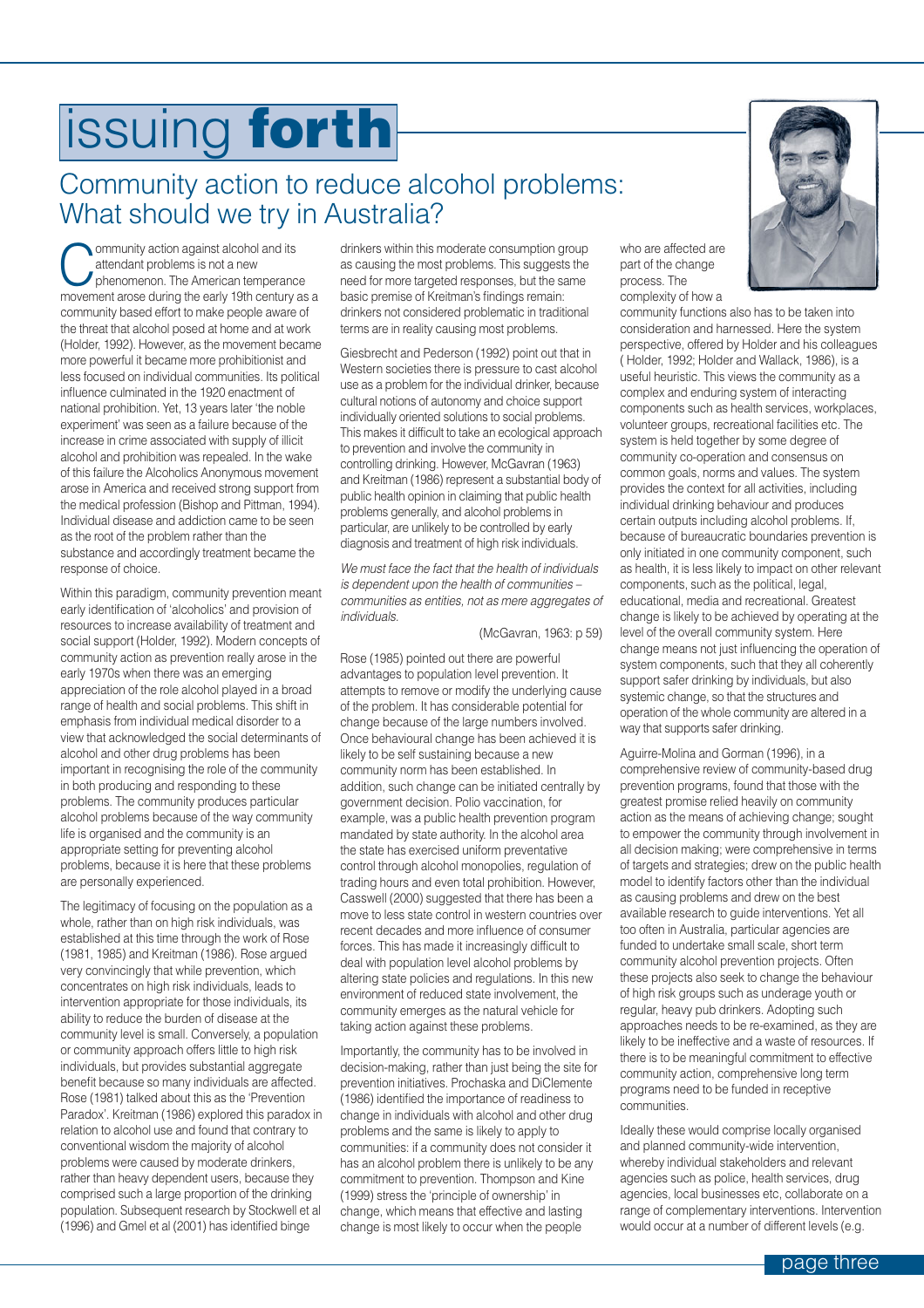# <span id="page-3-0"></span>centre lines

community input into local licensing regulations, development of local accords, media awareness campaigns, police action on drink driving, responsible service policies, etc) so as to simultaneously target the social and physical environment, local policies and individual behaviour. Finally evaluation would be built in to the implementation plan so that the community gains an appreciation of its achievements and what is learned can be offered to other communities and contribute to the body of knowledge on community prevention.

A number of research studies have shown that community action can change norms about alcohol use and alcohol harm (Casswell, 2000). This can facilitate structural change within the community, which in turn works to reduce actual harm. A few studies have also been able to directly demonstrate a significant change in patterns of local consumption and harm (Holder et al, 1997a, 1997b). However, the demonstrably effective programs tend to be complex, long term and demanding on resources. Comprehensive community action can be an effective prevention strategy. It is expensive, but weighing against that is the breadth of effect and institutionalisation of benefit through changed community function.

#### *Richard Midford*

#### **References**

1. **Aguirre-Molina, M. and Gorman, D. M.** (1996). Community-based approaches for the prevention of alcohol, tobacco, and other drug use. *Annual Review of Public Health*, 17, 337-358.

- 2. **Bishop, C. and Pittman, B.** (1994). *To be continued- AA World Bibliography 1934-1994*. Wheeling, WV: The Bishop of Books.
- 3. **Casswell, S.** (2000) A decade of community action. *Substance Use & Misuse*, 35, 55-74.
- 4. **Gmel, G., Klingemann, S., Muller, R. and Brenner, D.** (2001). Revising the preventive paradox: the Swiss case. *Addiction*, 96, .<br>273-284
- 5. **Giesbrecht, N. and Pederson, A.** (1992). Focusing on the drinking environment or the high-risk drinker in prevention projects: Limitations and opportunities. In: *Community Prevention Trials for Alcohol Problems*, H. D. Holder & J. M. Howard (Eds.), Westport, CT: Praeger.
- 6. **Holder, H. D.** (1992). What is a community and what are implications for prevention trials for reducing alcohol problems? In: *Community Prevention Trials for Alcohol Problems*, H. D. Holder & J. M. Howard (Eds.), Westport, CT: Praeger.
- 7. **Holder, H. D., Saltz, R. F., Grube, J. W., Treno, A., Reynolds, R. I., J. Voas, R. B. and Gruenewald, P. J.** (1997a). Summing up: lessons from a comprehensive community prevention trial. *Addiction*, 92 (Supplement 2), S293-S301.
- 8. **Holder, H. D., Saltz, R. F., Grube, J. W., Voas, R. B., Gruenewald, P. J. and Treno, A. J.** (1997b). A community prevention trial to reduce alcohol-involved accidental injury and death: overview. *Addiction*, 92 (Supplement 2), S155-S171.
- 9. **Holder, H. D. and Wallack, L.** (1986). Contemporary perspectives for preventing alcohol problems: An empirically-derived model. *Journal of Public Health Policy*, 7, 324- 339.
- 10. **Kreitman, N.** (1986). Alcohol consumption and the Preventive Paradox. *British Journal of Addiction*, 81, 353-364.
- 11. **McGavran, E. G.** (1963). Facing reality in public health. In: *Key Issues in the Prevention of Alcoholism, Proceedings of the Northeast States*, Conference on Key Issues in the Prevention of Alcoholism, Pittsburgh, PA, October 22-24, 1962.
- 12. **Prochaska, J. O. and DiClemente, C. C.** (1986). Towards a comprehensive model of change. In: *Addictive Behaviors: Processes of Change*, W. R. Miller & N. Heather (Eds.), New York: Plenum Press.
- 13. **Rose, G.** (1981). Strategy of prevention: lessons from cardiovascular disease. *British Medical Journal*, 282, 1847-1851.
- 14. **Rose, G.** (1985). Sick individuals and sick populations. *International Journal of Epidemiology*, 14, 32-38.
- 15. **Stockwell, T., Hawks, D., Lang, E. and Rydon, P.** (1996). Unravelling the preventive paradox for acute alcohol problems. *Drug and Alcohol Review*, 15, 7-15.
- 16. **Thompson, B. and Kinne S.** (1999). Social change theory. Applications to community health. In: *Health Promotion at the Community Level 2. New Advances*, N. Bracht (Ed.), Thousand Oaks, CA: Sage Publications.

# project **notes**

## SHAHRP dissemination project

#### *Nyanda McBride, Fiona Farringdon and Carole Kennedy*

Past reviewers of school drug education have noted that effective school drug education programs are not readily available to teachers in a useable format. This project, which is funded by the Alcohol Education and Rehabilitation Foundation, aims to disseminate the School Health and Alcohol Harm Reduction Project (SHAHRP) education materials, by providing training to teacher educators from Government, Private and Catholic Education sectors in several states of Australia. To date, teacher training has taken place in the four states involved in the study: South Australia (three sectors); ACT (three sectors); Tasmania (three sectors) and the Goulburn North East District in Victoria.

SHAHRP, has been particularly effective in changing the knowledge, attitudes and drinking behaviours of young teenagers and has attracted widespread attention nationally and internationally. Its significance was recognised at the recent National Drug and Alcohol Awards where it won the Excellence in Research Award, and a number of UK researchers

are seeking funding to replicate the program. For further details refer to the Abstracts section

### Does moderate drinking prevent heart disease?

*A meta-analysis and re-estimation of alcohol-caused mortality in Australia*

#### *Tim Stockwell, Tanya Chikritzhs, Kaye Fillmore and William Kerr*

It was recently estimated that 6,513 lives were saved in Australia in 2001, largely as a consequence of the protective effects of low risk alcohol consumption against Ischaemic heart disease and Ischaemic stroke (Chikritzhs et al, 2003). The majority of the protective effect of low risk drinking is due to the reduced risk of Ischaemic heart disease usually experienced among adults in the middle to older years of life. While there has been a growing scientific consensus in support of the reality of such protective effects associated with 'moderate drinking', there have also been growing criticisms of the methods used within the key



**Accepting the Excellence in Research Award Mary Carmody Drug Education Officer Catholic Education South Australia**

studies – some of which even suggest that the protective effect may not exist or at least may be substantially smaller than currently assumed. It is proposed that studies which show large protective effects are subject to two main types of error i) failure to remove subjects with pre-existing illness

page four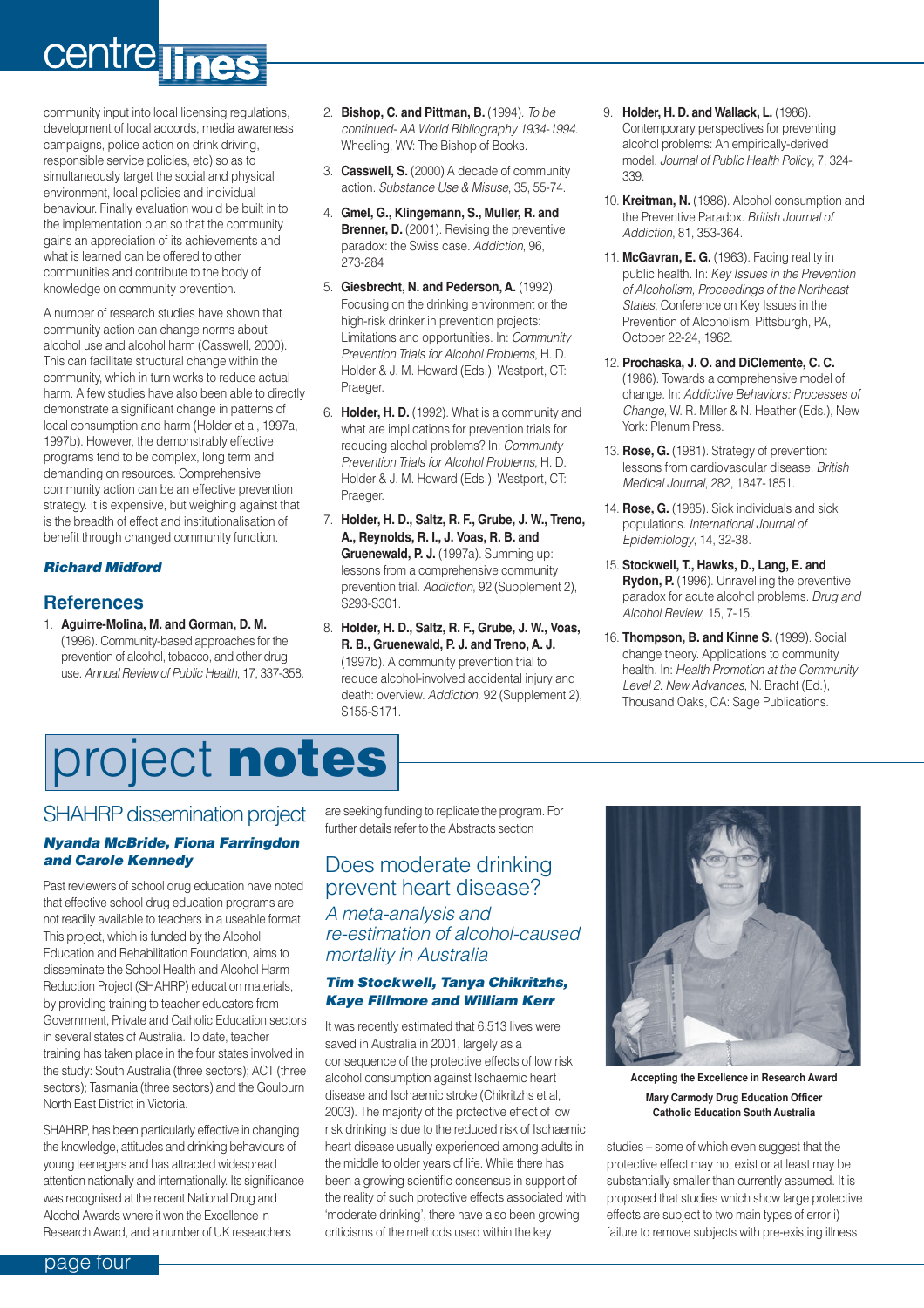from the analysis either by removing former drinkers or through appropriate stratification of such variables in the analysis, and ii) contamination of the abstainer groups with occasional or light drinkers.

This study will employ meta-analysis methods to specifically determine if those studies which have eliminated one or both of these errors still show that moderate drinkers have a lower risk of mortality from either 'all causes' or Ischaemic heart disease in particular. The scientific world and the public at large have accepted the "fact" that moderate use of alcohol "protects" against CHD. This has had significant medical, social, economic and political implications. Should it be demonstrated that there is more than adequate reason to doubt this effect, it would be incumbent on physicians and policy makers to revise their recommendations that alcohol can be beneficial to health. This is a collaborative international study between the University of California and the Alcohol team at the National Drug Research Institute.

### The policing implications of petrol sniffing and other inhalant misuse in Aboriginal and Torres Strait Islander peoples' communities

#### *Dennis Gray, Peter d'Abbs, Anne Mosey, Gillian Shaw and Catherine Spooner*

Commissioned by the National Drug Law Enforcement Research Fund (NDLERF), the policing implications of petrol sniffing and other inhalant misuse in Aboriginal and Torres Strait Islander Peoples project, aims to examine the extent and nature of petrol sniffing and other inhalant misuse by Indigenous Australian peoples to promote understanding in the law enforcement sector and to offer a definition best practice in addressing such issues.

The project will be carried out over a 32-week period in five main stages. A cross-sectional study of six locales will be conducted including: Indigenous communities in five rural and remote regions of Western Australia, South Australia, the Northern Territory, Queensland, and an urban location in Western Australia. On the basis of a comprehensive literature review, data will be gathered through interviews with key stakeholders in each location. When analysed and developed, the data will be fed back to the stakeholders for comment and workshopped with Indigenous people in the jurisdictions, in which the study was conducted, as well as in the Indigenous community and within police in New South Wales.

The members of the research team bring to the project experience in the areas of substance misuse relating to petrol sniffing research and interventions, project evaluation, substance misuse education and law enforcement issues. The key personnel are supported by two Indigenous team members who bring local knowledge and a cultural perspective to the project. Throughout the project

the Indigenous members of the research team will be mentored to ensure that they develop their capacity to conduct further independent research.

The literature review will combine two major reviews on petrol sniffing and the role of police in preventing and minimising illicit drug use and associated harm; in addition it will inform the development of data collection instruments. The research team will identify the key people to be interviewed, and any additional statistical or documentary data required from the site visits. A broad range of community types and experiences of inhalant use and associated harm will be considered through the diverse locations. The team members responsible for the site visits have a history of collaborating with Indigenous communities and community organisations in those areas.

The data analysis and writing workshop planned for Alice Springs will produce a draft report and develop practical strategies for police and linking to broader intervention strategies. Further to this, draft recommendations will be negotiated with stakeholders to ensure that the final report is acceptable, appropriate and practicable.

### Randomised controlled trial of a brief intervention to reduce the risk of transmitting hepatitis C

#### *Susan Carruthers and Kristy Arden*

Injecting drug use can result in a variety of harms with consequences associated with crime, social welfare, education, employment and health. It is the health consequences of injecting drug use that are the focus of this report and in particular, the risk of exposure to hepatitis C and other blood borne viruses. The infectiousness of the hepatitis C virus, in combination with the high background prevalence, renders the most subtle of injecting practices a possible risk and as suggested by Wodak (1997) even the smallest of breaches in infection control can lead to transmission of hepatitis C.

It has become clear over the past decade that the incidence of hepatitis C among IDUs is unlikely to be reduced without changes being made to a range of injecting practices deemed to be risky. Brief interventions, designed to change injecting behaviours, represent a potentially effective strategy for achieving such change. Brief interventions are probably best known for their role in modifying harmful or hazardous drinking behaviours where they have consistently been found to be effective in reducing alcohol consumption or achieving treatment referral of problem drinkers (Bien et al, 1993). They have also been found to be successful in reducing HIV/AIDS risk among gay men and injecting drug users (Baker et al, 1993; Booth, Kwiatkowski & Stephens, 1998). However, their efficacy in reducing the risk of exposure to hepatitis C through injecting behaviours has not been thoroughly explored although a randomised controlled trial of a brief behavioural intervention among IDUs in Melbourne

has shown some promising results (Tucker, Fry, Baldwin et al, 2003). Given the significant level of morbidity associated with hepatitis C infection and the high prevalence rates among IDUs the use of brief interventions to encourage safer injecting practices and decrease transmission is worth investigating. The aim of this pilot project was to evaluate the efficacy of a brief hepatitis C prevention intervention delivered to a group of injectors in Perth, Western Australia using a randomised controlled trial. Pre- and post-test assessment consisted of the recorded observation of an injecting event followed by the scoring of the event using a risk assessment checklist (RAC). The RAC consists of 19 items covering the 5 domains of injecting; environment, context, equipment, technique and physical contact. Each domain consists of between 2 and 5 items and each is scored according to the filmed data; 0 indicating the risk was not observed and one that the risk was observed. Subjects were 45 current injecting drug users recruited via the West Australian Substance Users Association (WASUA) and snowballing. To be eligible to take part in the trial subjects had to be current injectors, injecting on a regular basis (at least once per week in the 6 months prior to screening). Participants were randomly allocated to control or intervention group and were followed-up at 4 weeks. The efficacy of the intervention was assessed by comparing the summed RAC scores for the control and intervention groups.

The mean summed pre-test score for the group as a whole was 6.8 (median 7; mode 8; range  $1 - 14$ ). The mean summed pre-test scores for the control and intervention groups were 7.1 (median 7; mode 7; range 13) and 6.5 (median 7; mode 8; range 8) respectively. When the mean scores for the control and intervention groups were compared no significant difference was detected (F=0.435; sig. =0.513). The mean RAC score for the study group as a whole at post-test assessment was 5.7 (median 5.0; mode 5; sd 2.8). The mean summed post-test scores for the control and intervention groups were 6.6 (median 6.7; mode 9; range 12) and 5.0 (median 5; mode 5; range 10) respectively. The mean score differed between control and intervention groups although the difference did not reach significance at the .05 level  $(F = 3.792; sig.$ 0.058). The RAC was then divided into separate domains depending on the modifiability of the individual items. The domains labelled environment and context were deemed to be largely nonmodifiable while those directly related to the injection process (equipment, technique and physical contact) were considered to be highly modifiable. The behaviours within these domains were also the focus of the intervention. When the mean scores for the modifiable domains were compared between the control and intervention groups the findings were significantly different such that the intervention group post test summed score was significantly lower than the control group post intervention scores ( $F=6.18$ ; sig.  $= 0.017$ ).

While the study group for this pilot was small and the follow-up time limited to one month, the findings indicate that the brief intervention as delivered was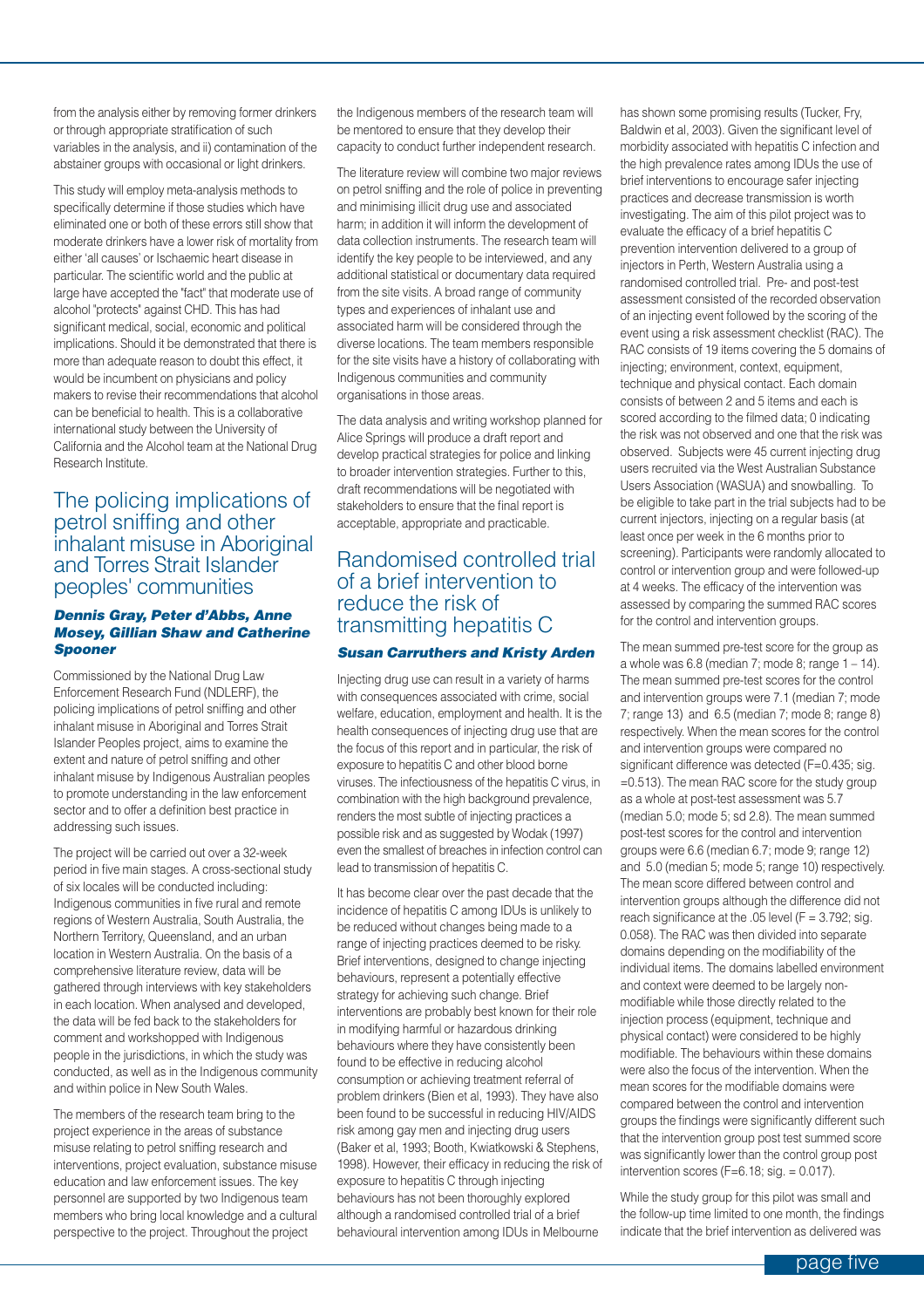# <span id="page-5-0"></span>centre lines

effective in reducing the risk of hepatitis C transmission from injecting drug use among the intervention group. While these findings are very encouraging, further research with a larger study group and a follow-up period of between 3 and 6 months will be required before this intervention can be used on a wider scale.

### **References**

1. **Baker, A., Heather, N., Wodak, A., Dixon, J. and Holt, P.** (1993). Evaluation of a cognitive

# ab**stracts**

behavioural intervention for HIV prevention among injecting drug users. *AIDS, 7*, 247-256.

- 2. **Bien, T., Miller, W. and Tonigan, J.** (1993). Brief interventions for alcohol problems: a review. *Addiction, 88,* (3), 315 – 336.
- 3. **Booth, R., Kwiatakowski, C. and Stephens, R.** (1998). Effectiveness of HIV/AIDS interventions on drug use and needle risk behaviours for out-of-treatment injection drug users. *Journal of Psychoactive Drugs, 36,* (3) 269-278.
- 4. **Tucker, T., Fry, C., Baldwin, S., Lintzeris, N., Ritter A., Donath, S. and Whelan, G.** *(2003.) Development and evaluation of a brief behavioural intervention for reducing hepatitis C virus risk practices among injecting drug users*. Turning Point Alcohol and Drug Centre. Melbourne Australia.
- 5. **Wodak, A.** (1997). Hepatitis C: waiting for the grim reaper. *Medical Journal of Australia, 166,* (2), 284-285.

### International comparisons of alcohol consumption

#### *Kim Bloomfield, Tim Stockwell, Gerhard Gmel and Nina Rehn*

#### **Alcohol Research and Health, 2003, 27, (1), 95-109.**

Researchers in numerous countries have conducted analyses of alcohol consumption and general population surveys to ascertain the level and consequences of alcohol use. In recent years, investigators also have made attempts to compare drinking rates and other drinking variables across different countries. One reason for researching across national borders, which is of a political nature is the need for descriptive epidemiology (Room, 1988). For example, national governments often want to know how their countries measure up against others in per capita consumption or in other comparative rankings of alcohol use. Another reason for comparative research is the desire to further theoretical knowledge; social scientists often employ comparative designs to develop theories. In the case of alcohol research, comparisons among different countries can help researchers determine how variations in social, cultural, political, environmental, and genetic factors can influence drinking behavior. For example in the case of research on gender differences in alcohol use, international comparisons could help distinguish which differences in men's and women's drinking behaviour can be attributed to biological differences and which to sociocultural factors (Wilsnack et al, 2000).

#### Harm minimisation in school drug education. Final results of the School Health and Alcohol Harm Reduction Project (SHAHRP)

#### *Nyanda McBride, Fiona Farringdon, Richard Midford, Lyn Meuleners and Mike Phillips*

#### **Addiction, 2004, 99, 278-291.**

Aims: The School Health and Alcohol Harm Reduction Project (SHAHRP study) aimed to reduce alcohol-related harm in secondary school students.

Design: The study adopted a quasi-experimental research design, incorporating randomly selected and allocated intervention and control groups and measured change at eight, 20 and 32 month follow-ups.

Setting: Metropolitan, government secondary schools in Perth, Western Australia. Participants: The sample involved over 2300 students. The retention rate was 75.9% over 32 months.

Intervention: The evidence-based intervention was a curriculum program, with an explicit harm minimisation goal and was conducted in two phases over a two year period.

Measures: Measures of change included: knowledge, attitude, consumption, context of use, harm associated with own use and harm associated with other peoples' use of alcohol.

Findings: Significant knowledge and attitude effects occurred early in the study and were maintained to final follow-up, however, scores were starting to converge by 32 months. There was an impact on consumption during the program delivery phase with intervention students consuming 31.4% and 31.7% less alcohol, and 25.2% and 33.8% less likely to consume to harmful/hazardous levels. The program had no impact on context of alcohol use. The program was effective in impacting on the harm that young people experience associated with their own use of alcohol, with intervention students experiencing 32.7%, 16.7% and 22.9% less harm from first follow-up onwards. There was little program impact on the harm that students experienced associated with other peoples' use of alcohol.

Conclusions: The results of this study support two distinct areas for the future of alcohol education programs in schools: the adoption of a harm reduction goal and the fundamental use of classroom intervention to achieve change.

### Risk and protection factors for different intensities of adolescent substance use: When does the Prevention Paradox apply?

#### *Tim Stockwell, John Toumbourou, Primrose Letcher, Diane Smart, Ann Sanson and Lyndal Bond*

#### **Drug and Alcohol Review, 2004, 23, (1), 67-77.**

Because moderate and low level substance users are relatively common, a "Prevention Paradox" is observed in that most incidents of harm occur in these groups rather than amongst frequent and heavy substance users. To extend consideration to prevention in younger age groups, two studies of children and adolescents conducted in Victoria, Australia, were reanalysed by recombining developmental, social and individual measures to form cumulative risk indexes for substance use.

In a large cross-sectional student survey at around age 16 the majority of regular tobacco, alcohol, and cannabis use occurred in the moderate and low risk groups, hence the Prevention Paradox applied. However, the majority of illicit drug use occurred in the highest risk group (top 15%) and also the Prevention Paradox did generally not hold for drug use at younger ages.

In a major longitudinal study risk factors at around age 11/12 years were used to predict substance use at age 17/18 years. The Prevention Paradox held for involvement in frequent smoking, heavy drinking as well as any use of cannabis, but was less clear for frequent cannabis use.

It is concluded that universal prevention strategies are needed for late adolescent alcohol, tobacco and cannabis use and more targeted strategies for addressing harm related to early age drug use, frequent cannabis use and illegal drug use.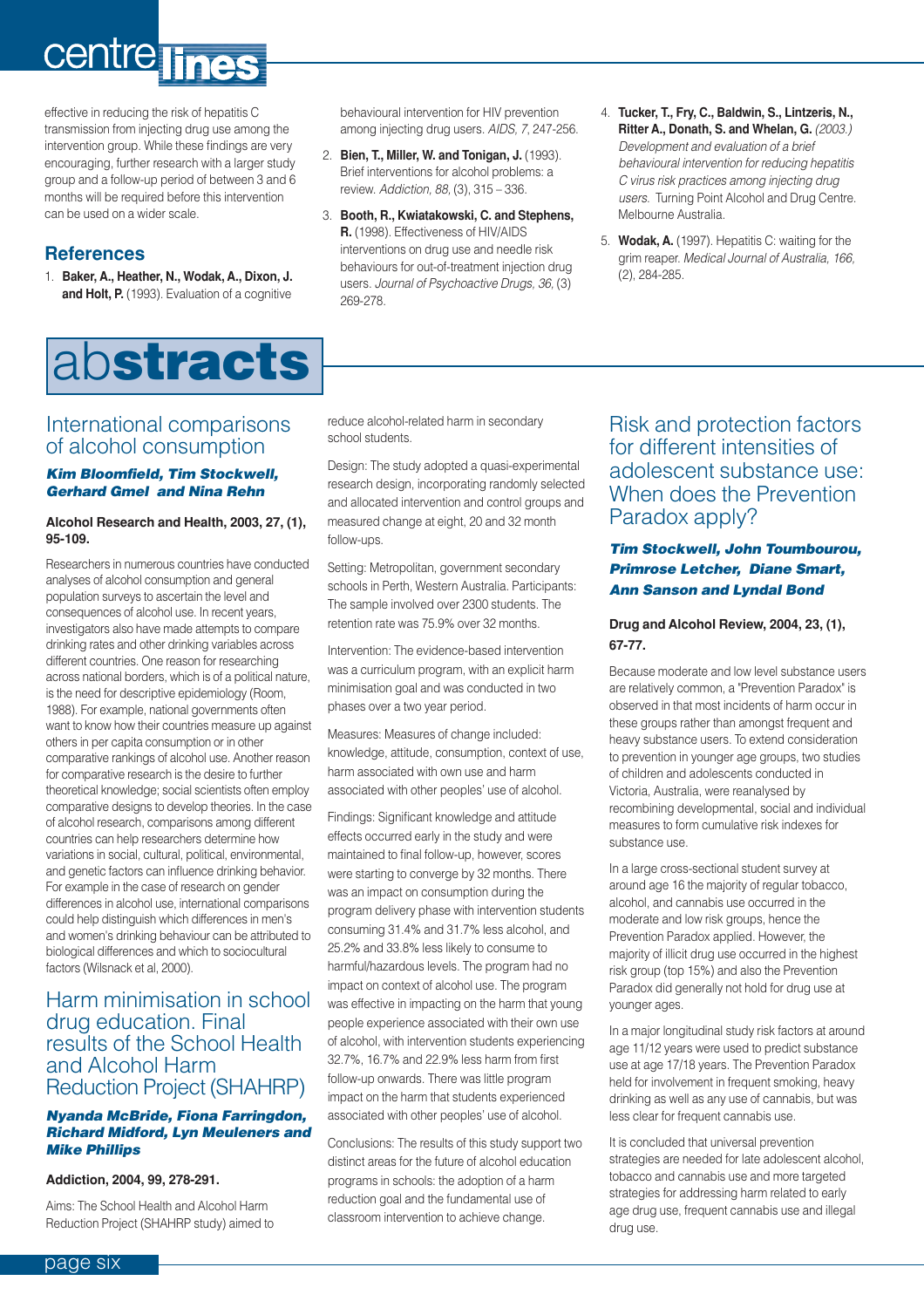# <span id="page-6-0"></span>recent **publications**

### MONOGRAPHS AND TECHNICAL REPORTS

**Farringdon, F., McBride., N. and Kennedy, C.** (2004). *The SHAHRP National Dissemination Project. 2nd Progress report*. National Drug Research Institute, Curtin University of Technology, Perth, Western Australia.

**Heather, N. and Stockwell, T.R.** (2004). *The Essential Handbook of Treatment and Prevention of Alcohol Problems*. John Wiley and Sons Ltd, West Sussex.

**Moore, D.** (2004). *Final Report on A Current Project Grant. Victorian Health Promotion Foundation Research Program*. National Drug Research Institute, Curtin University of Technology, Perth, Western Australia.

### PUBLISHED ARTICLES, CHAPTERS AND BOOKS

**Bloomfield, K., Stockwell, T.R., Gmel, G. and Rehn, N.** (2003). International comparisons of alcohol consumption. *Alcohol Research & Health*, 27, (1), 95-109.

**Gray, D. and Saggers, S.** (2003). Substance misuse. In Thomson, N. *The Health of Indigenous Australians*. Oxford University Press, Melbourne. 158-185.

**McBride, N.** (2004). School drug education: A developing field and one element in a community approach to drugs and young people. *Addiction*, 99, 292-298.

### **McBride, N., Farringdon, F., Midford, R.,**

**Meuleners, L. and Philip, M.** (2004). Harm Minimisation in School Drug Education. Final Results of the School Health and Alcohol Harm Reduction Project (SHAHRP). *Addiction*, 99, 278-291.

**Moore, D.** (2004). Talking to spotters. *Substance*, 6, 2.

**Roche, A. and Stockwell, T.R.** (2004). Editorial: Putting prevention back on the agenda. *Drug and Alcohol Review*, 23, (1), 3-4.

**Stockwell, T.R.** (2004). Editor's Introduction. In Heather, N. and Stockwell, T.R. *The Essential Handbook of Treatment and prevention of Alcohol Problems*. John Wiley and Sons Ltd, West Sussex. 194-198.

**Stockwell, T.R., Toumbourou, J., Letcher, P., Smart, D., Sanson, A. and Bond, L.** (2004). Risk and protection factors for different intensities of adolescent substance use: When does the Prevention Paradox apply? *Drug and Alcohol Review*, 23, (1), 67-77.



**Beyond the Drug APSAD 2004 National Conference** 

Incorporating the National Methadone Conference Esplanade Hotel, Fremantle, Western Australia 14 - 17 November 2004

## **Call for Abstracts and Registration**

Abstracts are invited addressing the following:

#### **Themes**

Treatment, including pharmacotherapies Co-existing mental health and drug problems Prevention Policy, practice and research Harm reduction Law enforcement

Indigenous communities Primary health care Isolated & remote communities Prison & custodial facilities South East Asia



Registration & abstract submission details at: www.apsadconference.com.au

Closing date for abstracts 31 May 2004

### **NATIONAL DRUG RESEARCH INSTITUTE SEMINAR SERIES**

**Contexts** 

**"SOMEBODY'S GONNA GET THEIR HEAD KICKED IN TONIGHT!" BAR ROOM VIOLENCE AND SOME STRATEGIES FOR PREVENTING IT**

**Speaker:** Professor Kathryn Graham: Senior Scientist, Centre for Addiction & Mental Health

#### **INTELLIGENCE-LED REGULATION OF LICENSED PREMISES: POTENTIAL & CHALLENGES IN PRACTICE**

**Speaker:** Mr Neil Donnelly: Research Manager, NSW Bureau of Crime Statistics & Research

**Date and Time:** Thursday May 6th, 2004, 3.00pm-5.00pm (including a short break for afternoon tea)

**Venue:** National Drug Research Institute, Health Research Campus, Curtin University of Technology, Level 2, 10 Selby Street, Shenton Park, WA 6008

> Please register your attendance by contacting: Sheridan Webb, Tel: (08) 9266 1627 or email: Sheridan.Webb@curtin.edu.au